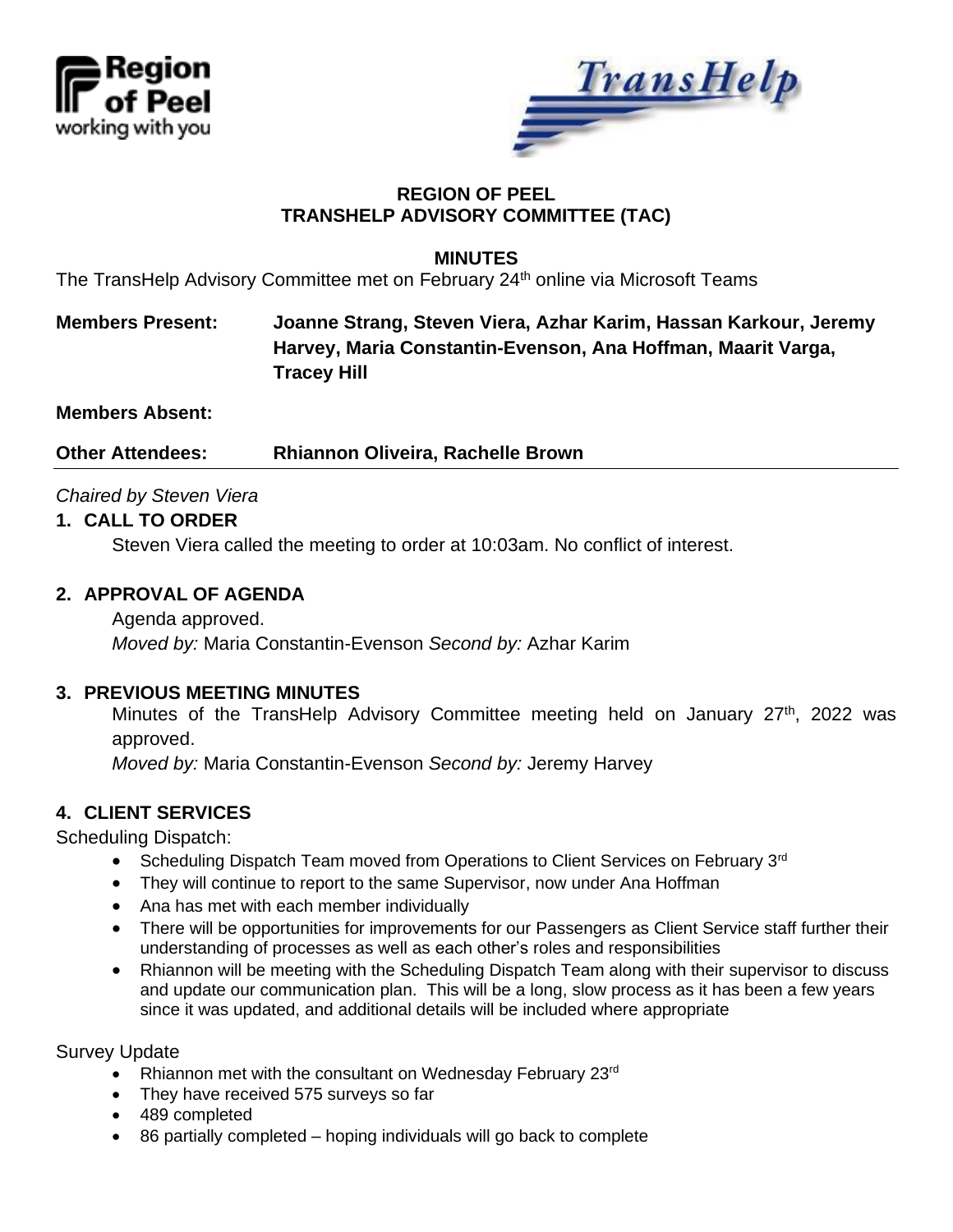- Another communication will be sent out to encourage more participation as our goal is 800. This may be challenging to achieve as ridership is down due to the pandemic
- Maria shared she knows someone who wanted to complete the survey but had technical difficulties and now is unable to find the survey
- Ana recommends the individual (or Maria on their behalf), send Tracey their email address and the survey will be sent again
- Maria asked how is a person considered active? Answer: anyone who has had a ride during the past year
- Maria shared if a passenger has not used the system for a while, it may be difficult to answer some of the questions, which may cause them to stop answering questions. If the survey was designed based on the last trip, answers/feedback would be more meaningful
- Jeremy feels 500 replies is a really good number for an online survey. Going forward: new surveys designed for Drivers to get their input as well as a module for people with disabilities who are not using TransHelp to find out why
- Ana shared, in the past we had an Outreach Program who participated in a variety of programs in the community and engaged in those conversations. Unfortunately, this has been on pause since the pandemic
- Steven agrees 500 is a great number! Also agrees with Maria regarding creating a working survey based on the answers. Question – are we staying with the online survey, or will there be other opportunities for other surveys?
- Ana answered: at the moment we will be continuing to focus on the online survey
- Joanne asked if the survey is posted on the website
- Answer: no, it is not. The focus was to target passengers and allow them to answer confidentially. If it was posted, anyone could complete it and could not guarantee if the answers were from passenger
- Jeremy suggested using the passenger number could be that confirmation
- Answer: we did not want any identifying information so everyone felt they could give honest answers

#### Arrears and Cancellation Policy

- no shows cost the Region over a million dollars each year
- even though there are policies in place, they continue to happen
- looked at other municipalities to see what they do and decided to implement a point system
- this point system will help in alleviating many calls, monitoring etc.
- Begins March 1<sup>st</sup> however, passengers will not be affected by the new point system until April
- there is an appeal process if there are any disagreements

Jeremy shared this can be communicated by sharing with the TransHelp community that cancellations and arrears affects everyone, which is why we are doing what we are doing

Joanne agrees with Jeremey and feels it is very important for people to understand why we are doing this. To encourage people to be careful, there could be an incentive (i.e., a free ride after 6 months)

Steven agrees with expanding the communication as many may not realize the stress, dominos effect as well as how it can affect others when they cancel

Rachelle shared there was a message in the passenger update with the following statement:

*Cancelling late or not showing up for a trip can affect how well our service runs and inconvenience other passengers. We've created this policy to be fair and transparent and to encourage all passengers to be considerate of one another.*

Jeremy shared recognition is very important and does not need to be monetary. Passengers could receive a gold star and they would be proud of that

Hassan shared some people may find 3 hours before cancellations gives them time, so they don't bother to report and cancel – 3 hours instead of 4

Ana shared this feedback is very important so please make sure this is on the survey. Not sure if we could change the time but it could be something we look at and compare to the survey answers

Jeremy wrote in the meeting comments: You could commit to 4 hours but aim for higher as a target